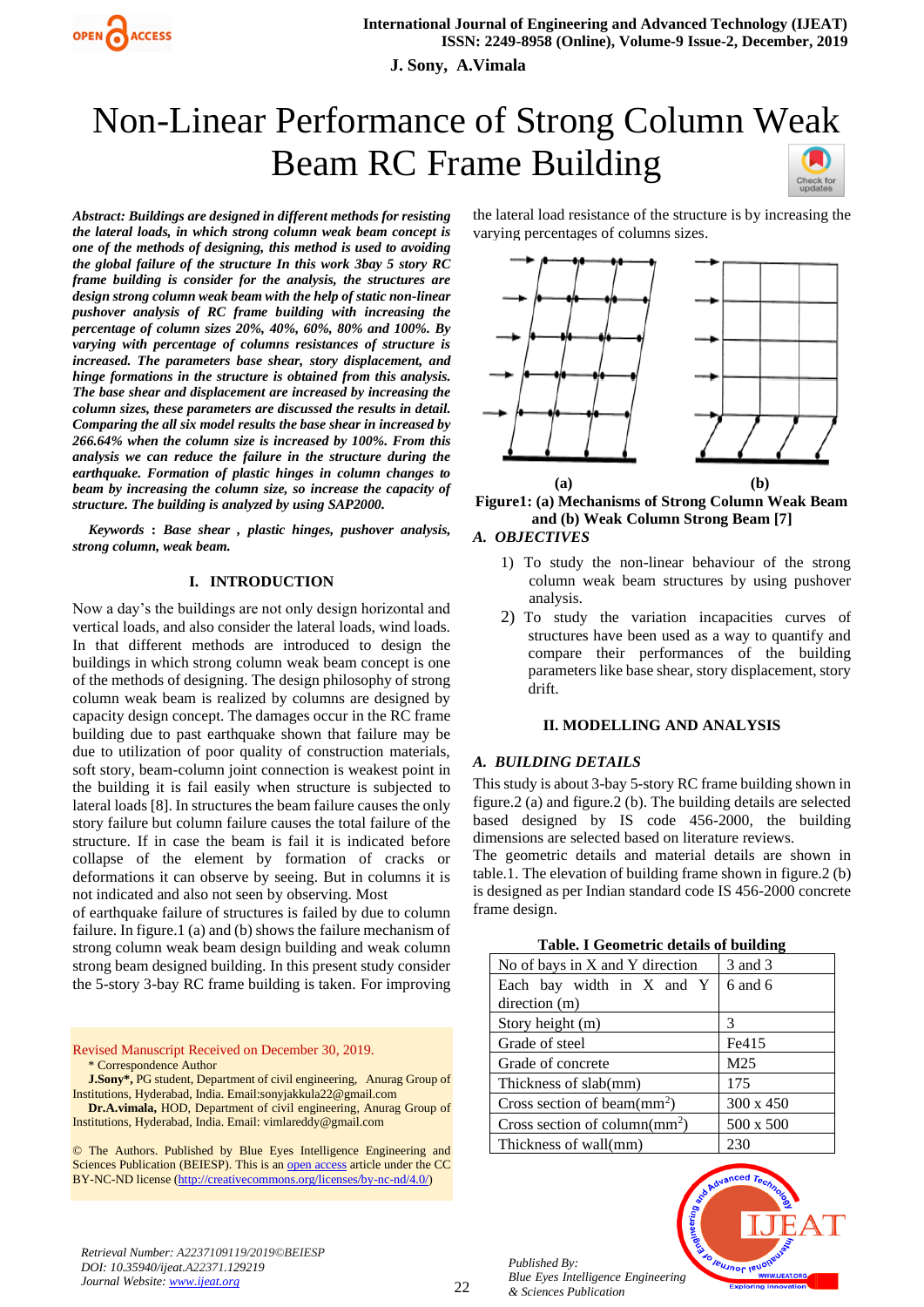Loads are selected based on the IS456-2000, live Load and roof live load is considered based on the IS 875-1987 code (PART-2), earthquake load is taken as per IS 1893-2002, table.2 shows the details of loads considered on building.

| <b>Table. II Loads considered for building</b> |  |  |  |
|------------------------------------------------|--|--|--|
|------------------------------------------------|--|--|--|

| Floor finish    | 1.5 KN $/m^2$                    |
|-----------------|----------------------------------|
| Live load       | $3$ KN / m <sup>2</sup>          |
| Roof live load  | 1.5 KN / $m^2$                   |
| Earthquake load | As per IS 1893-2002 (clause 7.3) |
| Wall load       | $11.73$ KN / m                   |

In this work six building models are created to understand the performance level of the building under lateral loads. The building models are created with increasing column sizes 20%, 40%, 60%, 80%, and 100%. The increase percentages of column dimensions are shown in table.3 for all models.

**Table.III By increasing the percentage of size of column**

| Model No                     | Column size(mm) |
|------------------------------|-----------------|
| Model-1(initial model)       | 500x500         |
| Model- $2(20\%$ increasing)  | 600x600         |
| Model-3(40% increasing)      | 700x700         |
| Model-4 $(60\%$ increasing)  | 800x800         |
| Model- $5(80\%$ increasing)  | 900x900         |
| Model- $6(100\%$ increasing) | 1000x1000       |

The main disadvantages of this method are to required more quantity of materials and large area for cross section. This is only used for showing the behavior of the structure when structure is subjected to lateral loads.





Figure2 (a) &2(b) shows Plan and Elevation of the building. Static non-linear pushover analysis is done to evaluate the performance of the all the six model of frame structures by SAP2000, results are obtained after this designed and analysis of the frame structures. The behavior of the structure like displacement, formation of plastic hinges in beams and columns are shown in graphs.

# *B. ANALYSIS*

The static non-linear pushover analysis done to know the behavior of the structure. The structure is designed as per

*Retrieval Number: A2237109119/2019©BEIESP DOI: 10.35940/ijeat.A22371.129219 Journal Website[: www.ijeat.org](http://www.ijeat.org/)*

IS456-2000 and verify analysis and design sections match for all concrete frames, then add the pushover loads in X-direction and Y-direction and assign loads, then assign the hinges in beam and column sections. A computer model of a structure is subjected to lateral load patterns, the intensity of the load is increased, i.e. the structure is pushed horizontally, and the sequence of cracks, yielding, plastic hinge formations, and the load at which failure of the various structural components occurs are recorded. This incremental process continues until a predetermined displacement limit is reached. Thus, a force-displacement relationship or capacity curve is obtained, which gives a clear indication of the nonlinear response of the structure**.**

## **III. RESULTS AND DISCUSSIONS**

## *A. DISPLACEMENT VS BASE SHEAR*

Form the analysis of the building a comparative study has been done for the six-models it was observed in figure.3, it shows the graph drawn between displacement verses base shear it is called capacity curves or pushover curves.

| Table IV: Displacement and base shear values |  |  |  |
|----------------------------------------------|--|--|--|
|----------------------------------------------|--|--|--|

| Model          | Displacement (m) | Base shear |
|----------------|------------------|------------|
|                |                  | (kN)       |
| 1              | 0.2465           | 5141.198   |
| $\overline{c}$ | 0.2365           | 6060.095   |
| 3              | 0.3945           | 9203.338   |
| 4              | 0.4669           | 12650.07   |
| 5              | 0.5075           | 15220.67   |
| 6              | 0.5456           | 18850.05   |



**Figure: 3 Displacement versus base shear curve**

in order to increasing the size of column base shear also increases.



*Published By: Blue Eyes Intelligence Engineering & Sciences Publication*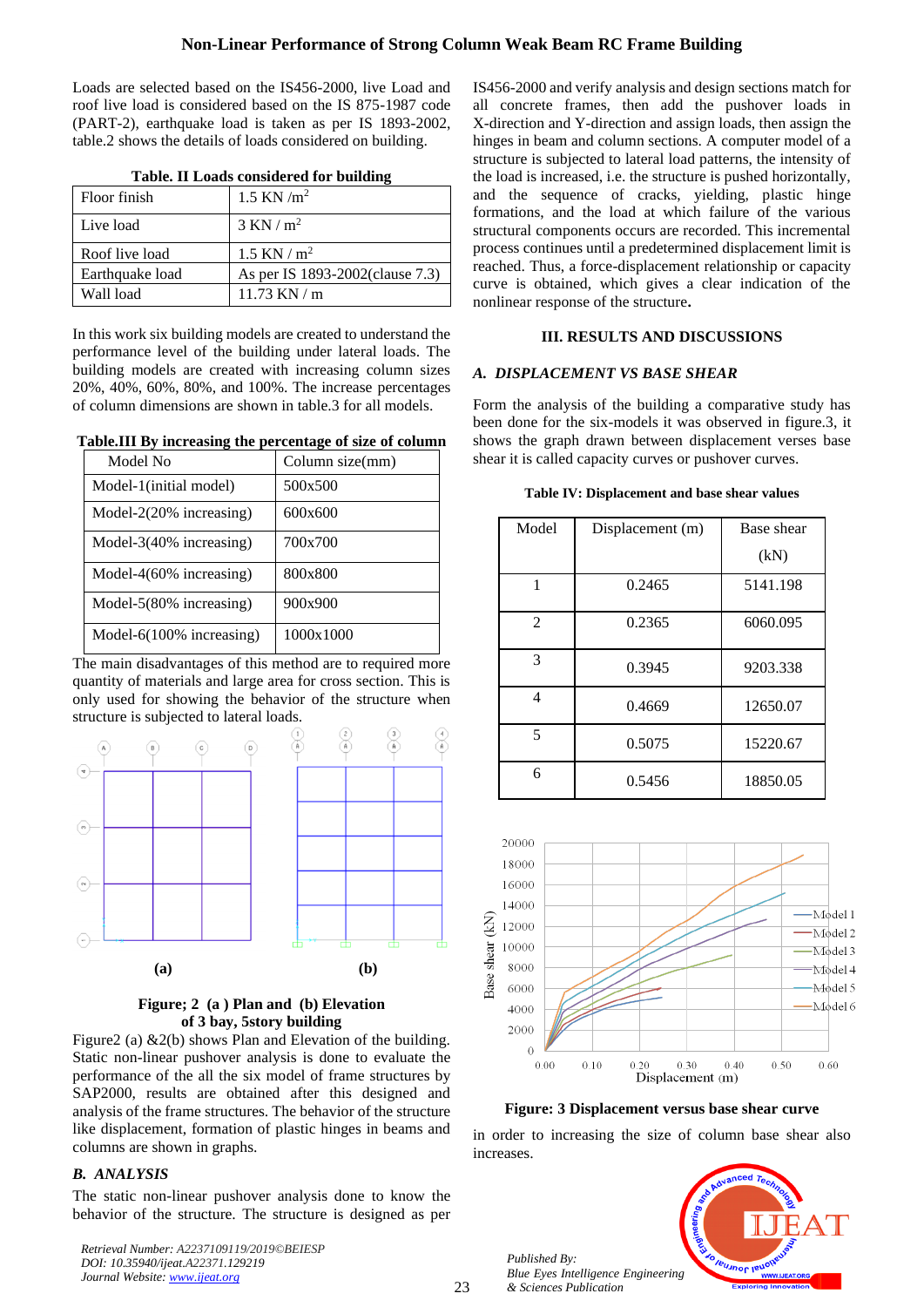

In model-2 Base shear is increased by 17.87% when the column size is increased by 20% compared to model-1. In model-3 Base shear is increased by 79.01% when the column size is increased by 40% compared to model-1. In model-4 Base shear is increased by 146.05% when the column size is increased by 60% compared to model-1. In model-5 Base shear is increased by 196.05% when the column size is increased by 80% compared to model-1. In model-6 Base shear is increased by 266.66% when the column size is increased by 100% compared to model-1

#### *B. PLASTIC HINGE FORMATIONS*

The formation of plastic hinges in the frame models vary from one model to another model, these typical plastic hinge formations for all considered frame models are shown in figure-4. Based on performance level we decide non-linear behavior of the structure.

In figure 4(a) shows the distribution of hinge formations in model-1, frame is considered in  $XZ$  plane  $\omega$  Y=0 hinges are formed in all stories of building in the range of B-LS, the story columns are within the life safety. Frame model shows that first yield occurred at a displacement of 0.1252m with base shear of 4035.93kN and ultimate base shear was

5141.19 kN with a displacement of 0.2465m.







In figure 4(b) shows the distribution of hinge formations in model-2, frame is considered in XZ plane  $@$  Y=0 hinges are formed in all stories of building in the range of B-CP, Frame model shows that first yield occurred at a displacement of 0. 042m with base shear of 2611.77kN and ultimate base shear was 6060.09kN with a displacement of 0.2448m and formation of hinges are reduced compare to model-1.

In figure 4(c) shows the distribution of hinge formations in model-3, frame is considered in  $XZ$  plane  $\omega$   $Y=0$  hinges are formed in all stories of building in the range of B-D. Frame model shows that first yield occurred at a displacement of 0.0417m with base shear of 3158.36kN and ultimate base shear was 9203.33kN with a displacement of 0.3945m, and formation of hinges are reduced compare to model-2.

In figure 4(d) shows the hinge formations in model-4, frame is considered in  $XZ$  plane  $\omega$   $Y=0$  hinges are formed in all stories of building in the range of B-D, Frame model

shows that first yield occurred at a displacement of 0.0430 m with base shear of 3919.36kN and ultimate base shear was 12650.07kN with a displacement of 0.4669m, and formation of hinges are reduced compare to model-3.

In figure 4(e) shows the hinge formations in model-5, frame is considered in  $XZ$  plane  $@$   $Y=0$  hinges are formed in all stories of building in the range of B-D, Frame model shows that first yield occurred at a displacement of 0.0428m with base shear of 4741.95kN and ultimate base shear was 15220.67kN with a displacement of 0.5075m, and formation of hinges are reduced compare to model-4 and formation of column hinges are changed to beam hinges.

In figure 4(f) shows the hinge formations in model-6, frame is considered in XZ plane @ Y=0 hinges are formed in all stories of building in the range of B-D, Frame model shows that first yield occurred at a displacement of 0.0415m with base shear of 5669.50kN and ultimate base shear was 18850.0kN with a displacement of 0.5456m, and formation of hinges are reduced compare to model-5 and formation of column hinges are changed to beam hinges.

Finally, form the analysis of the RC frame building this can be achieved by formation of plastic hinges at the end regions of all the beams in all stories of building but columns are remaining elastic in all stories while the except of the base of the bottom story.

*Retrieval Number: A2237109119/2019©BEIESP DOI: 10.35940/ijeat.A22371.129219 Journal Website[: www.ijeat.org](http://www.ijeat.org/)*

*Published By: Blue Eyes Intelligence Engineering & Sciences Publication* 

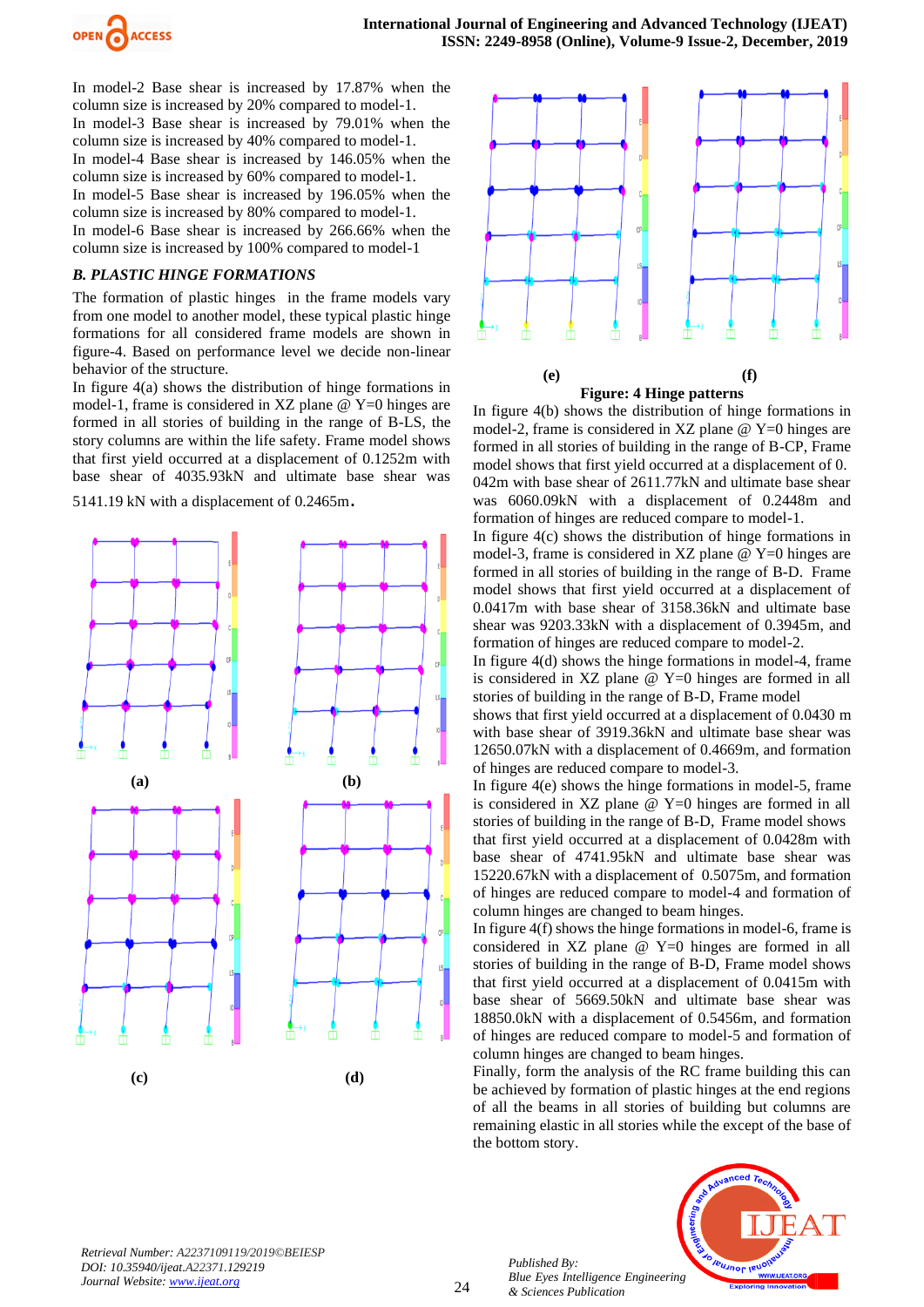This will provide a strong column weak beam structure by eliminating the possibility of column sway mechanism of building and avoiding shear failure in columns and beams. It has been observed that in case of normal building the first story columns have been collapse and by increase column sizes it increases the capacity of structure. From this it has been understood that the building with area of cross section of column is more shows the better performance compare to the actual building.

# *C. STORY DISPLACEMENT*

It is displacement caused by lateral forces on each story level of structure. Lateral displacement will be more on top story after analysis the building. In this study the effect of story displacement with respect to story number pushover analysis has been done for five story building with increasing the column sizes. The comparison of story displacement with respect to story number of models is shown in figure 5.



**Figure.5 Story displacement vs. story number**

Form the analysis of the building a comparative study has been done for the six-models it was observed.

|              | Table: V Percentage of increasing the column sizes and |
|--------------|--------------------------------------------------------|
| displacement |                                                        |

| Building model | of<br>Percentage<br>size increasing<br>column<br>the<br>section | of<br>Percentage<br>displacement<br>increasing<br>/ decreasing |
|----------------|-----------------------------------------------------------------|----------------------------------------------------------------|
| Model-1        | Actual size of<br>column section                                |                                                                |
| Model-2        | 20% increasing                                                  | 4.05% decreasing                                               |
| Model-3        | 40% increasing                                                  | 60.04% increasing                                              |
| Model-4        | 60% increasing                                                  | 89.41% increasing                                              |
| Model-5        | 80% increasing                                                  | 105.88% increasing                                             |
| Model-6        | 100% increasing                                                 | 121.33% increasing                                             |

# **IV. CONCLUSIONS**

For the analysis of building without increasing the column sizes the flexural moments of column are less compare to the flexural moments of beam, when increasing the column sizes 20%, 40%, 60%, 80% and 100% columns moments are increased.

- 1. When increasing the percentage of column sizes base shear also increasing. Base shear is increased by 266.64percentage when column size is increased by 100percentage.
- 2. Comparing all the model results displacement is less in model-2. But for other models' displacement is increased with increasing the percentage of column sizes. Displacement increased by 121.33percentage when the column size is increased by 100percentage.
- 3. By increasing the column sizes formation of plastic hinges in columns changed to beam hinges. Comparing to all models no collapse hinges are formed in model-2 and less collapse hinges are formed in model-6. Comparing model-2 and model-6 more base shear in model-6.
- 4. By comparison of all models, model-2 shows the best result. It has been concluded that increasing the 20percentage of column size shows less displacement and more base shear.

## **REFERENCES**

- 1. Mitesh Surana · Yogendra Singh · Dominik H. Lang Effect of strong-column weak-beam design provision on the seismic fragility of RC frame buildings.International Journal of Advanced Structural Engineering (2018) 10:131–141.
- 2. Vaibhav Doshi. Influence of Strong Column Weak Beam Design as Per Draft Code IS:13920IJSTE - International Journal of Science Technology & Engineering | Volume 2 | Issue 11 | May 2016.
- 3. Han-SeonLeel. Revised rule for concept of strong column weak girder design, journal of structural engineering / April 1996/359.
- 4. I Ketut Sudarsana, Ida Ayu Made Budiwati, Putu Wiyta Aditya, Effect of Column to Beam Strength Ratio on Performance of Reinforced Concrete Frames. DOI: 10.13140/RG.2.1.2161.9369
- 5. Hande GÖKDEMİR, Ayten GÜNAYDIN, Investigation of Strong Column– Weak Beam Ratio in Multi -Storey Structures, Gökdemir and Günaydın / Anadolu Univ. J. of Sci. and Technology A – Appl. Sci. And Eng.  $XX(X) - 201X$
- 6. Rita BENTO And Mário LOPES, Evaluation of the need for strong column weak beam design in dual frame wall structures,Civil Engineering and Architecture Department - Instituto Superior Técnico - 1049-001 Lisbon
- 7. B Shivakumara Swamy, S K Prasad, Sunil,Influence of strong column and weak beam concept, soil type and seismic zone performance of RC frames from pushover analysis International Journal of Research in Engineering and Technology, Volume: 04 Special Issue: 04 | ASHCE-2015 | May-2015.
- 8. Mr. Vikas Kadukar, Prof. R. B. Kulkarni, Prof. R. D. Deshpande Study on Literature Review of Strong Column Weak Beam Behavior of Frames International Journal for Research in Applied Science & Engineering Technology Volume 6 Issue V, May 2018Indian Standard Code of Practice for Plain and Reinforced Concrete, IS 456-2000. Bureau of Indian Standards, New Delhi.
- 9. Nattapat **Wongpakdee** and Sutat Leelataviwat,InfluenceofColumnStrengthandStiffnessontheInelastic Behaviour of Strong-Column-Weak-Beam Frames. J. Struct. Eng., 2017, 143(9): 04017124.
- 10. Ririt Aprilin Sumarsono, Muhammad Aji Fajari,Improving seismic behaviour of irregular building through double column and console beam application,M ATEC Web of Conferences,258,05022 (2019).



*Retrieval Number: A2237109119/2019©BEIESP DOI: 10.35940/ijeat.A22371.129219 Journal Website[: www.ijeat.org](http://www.ijeat.org/)*

*Published By:*

*& Sciences Publication*